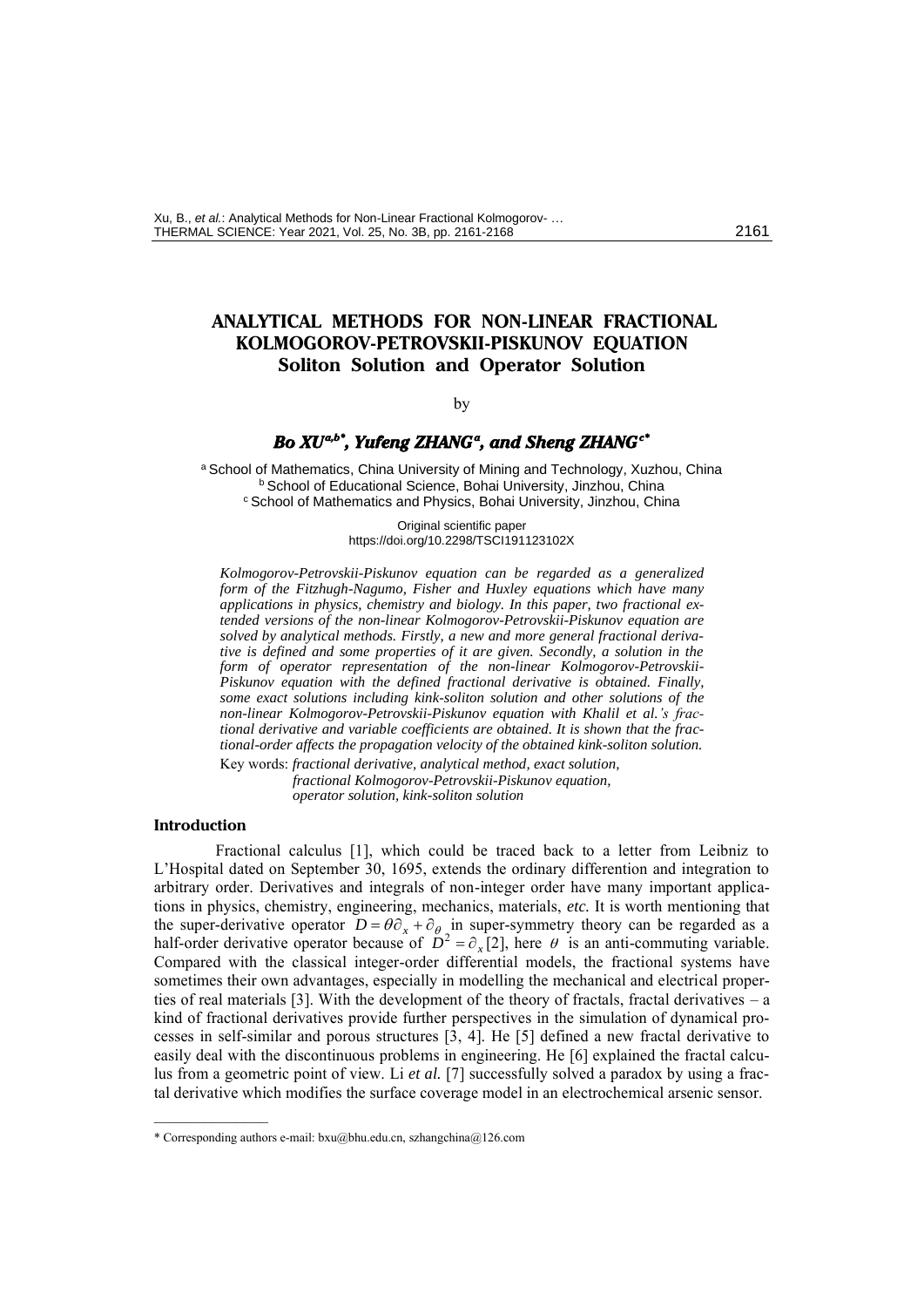Although the fractional calculus has a history of more than 300 years, it has become a hot topic only in recent years owing to its more and more applications in various fields. Brockmann *et al.* [8] derived a space-time fractional diffusion equation by which they studied the scaling laws of human travel. Vosika *et al.* [9] used the fractional calculus to model the electrical properties of biological systems. Zhang *et al.* [10] proposed the variable separation method for non-linear time-fractional biological population model. Wang *et al.* [11] adopted the fractal calculus to reveal the thermal properties of the polar bear hairs. Wang and Deng [12] studied the tsunami traveling in an unsmooth boundary by using the fractal derivative. As pointed by Podlubny [3] that the fractional calculus is very suitable for describing the properties of polymers. Solitons, as one of self-localized non-linear excitations [13], are fundamental and inherent features of quasi-one-dimensional conducting polymers [14]. In this way, polymer could be said to be a bridge connecting soliton theory with fractional calculus. Solitons, together with chaos and fractals, constitute three main research contents of non-linear science. In recent years, the application of solitons in Bose-Einstein condensate [15, 16] and optical microresonators [17], soliton molecules [13, 18], rouge wave solutions [19, 20] and long-time asymptotic of soliton equations via the Riemann-Hilbert approach [21] are some hot spots in the academic frontier of soliton research. It is of great significance to extend fractional calculus to soliton theory, which has attracted the attention of researchers. Fujioka *et al.* [22] studied the fractional optical solitons determined by a fractional Schrodinger equation. Zhang and Zhang [23] first proposed the fractional sub-equation method for solving non-linear fractional PDE. Yang *et al.* [24] modeled the fractal waves by means of a local fractional Korteweg-de Vries equation. Zhang *et al.* [25-27] extended the inverse scattering transform [28], Hirota's bilinear method [29] and the operator method [30] to non-linear fractional evolution equations. On the other hand, more and more attention has been paid to finding conformable fractional derivatives, especially those suitable for application has become one of the research focuses of fractional calculus. It is well known that there are various definitions [1, 2] of the fractional derivatives such as Grunwald-Letnikov fractional derivative, Riemann-Liouville fractional derivative, and Caputo fractional derivative. Kolwankar and Gangal [31] proposed the concept of local fractional derivative which can be used to deal with non-differentiable problems. Khalil *et al.* [32] defined a new and natural fractional derivative. It is very interesting that a non-differentiable function of integer order could exist Khalil *et al.*'s fractionalorder derivative.

This paper has two purposes: one is to define a new and more general fractional de-

private – two-parameter fractional derivative denoted by:

\n
$$
D_{\beta_j}^{(\alpha)} \quad (0 < \alpha \le 1, \quad 0 < \beta_1 \le 1, \quad 1 \le \beta_2 \in \mathbb{Z}, \quad j = 1, 2)
$$

two special cases of which are  $D_1^{(\alpha)}$  – the local fractional derivative [33] and  $D_{\beta}^{(1)}$  – Khalil *et* al.'s [32] fractional derivative; the other is to construct operator solution and soliton solution of two new fractional extensions:

$$
D_{\beta_2,t}^{(\alpha)}u - D_{\beta_2,x}^{(2\alpha)}u + f(u) = 0
$$
 (1)

$$
D_{\beta_1,t}^{(1)}u - u_{xx} + \gamma(t)u + \delta(t)u^2 + \zeta(t)u^3 = 0
$$
 (2)

of the following non-linear Kolmogorov-Petrovskii-Piskunov (KPP) equation [34-36]: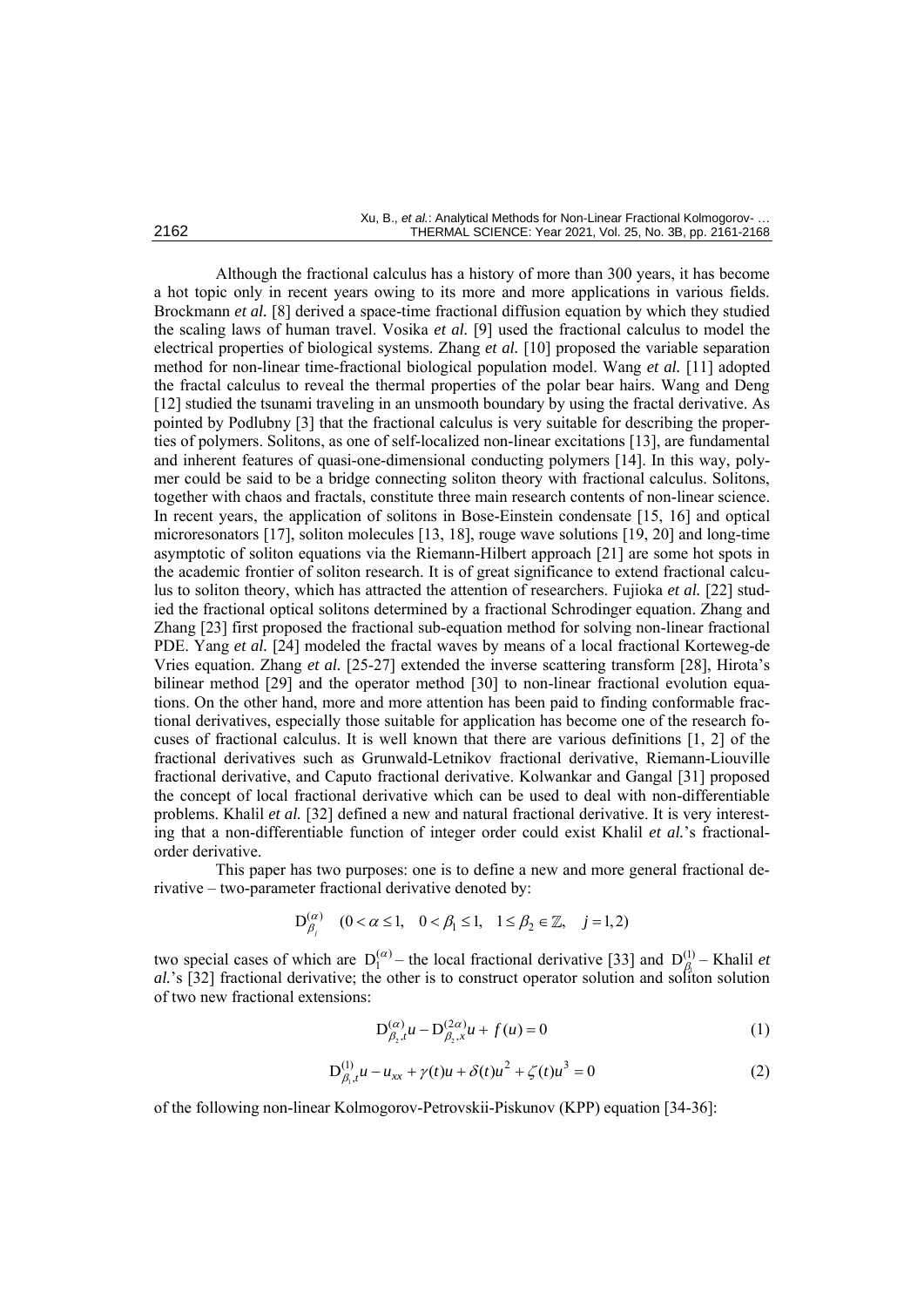Xu, B., *et al.*: Analytical Methods for Non-Linear Fractional Kolmogorov- … THERMAL SCIENCE: Year 2021, Vol. 25, No. 3B, pp[. 2161-](#page-0-0)[2168](#page-7-0) 2163

$$
u_t - u_{xx} + au + bu^2 + cu^3 = 0, \ x \in \mathbb{R}, \ t \in [0, \infty)
$$
 (3)

where  $f(u)$  is a polynomial of  $u$ ,  $\gamma(t)$ ,  $\delta(t)$ , and  $\zeta(t)$  are all the differentiable functions of *t* , while *a, b,* and *c* are all constants. It is Kolmogorov *et al.* [37] who first presented the KPP equation in a genetics model used for a population to spread an advantageous gene. Noting that the KPP equation includes as special cases (see [34] and references therein) the Fitzhugh-Nagumo equation  $u_t - u_{xx} + au - (a+1)u^2 + u^3 = 0$  with  $0 < a < 1$  has appeared in electronic circuitry, nerve impulses and population genetics, the Fisher equation  $u_t - u_{xx} - u + u^2 = 0$ has appeared in chemical kinetics, population dynamics, mutant gene and neurophysiology, and the Huxley equation  $u_t - u_{xx} + au - (a+1)u^2 + u^3 = 0$  with  $a \neq 0$  has appeared in living muscles. In recent years, researchers have been devoted to the study of the fractional extensions like those [38-42] of the KPP equation. More specifically, Chu *et al.* [38] obtained kink soliton solutions of the space-fractional KPP equation via the fractional sub-equation method. Qin *et al.* [39] obtained vector fields, symmetry reductions, conservation laws and analytical solutions of the time-fractional KPP equation by employing the fractional Lie group analysis method and the power series method. Hashemi *et al.* [40] obtained symmetry properties and exact solutions of the time-fractional derivative KPP equation by means of the Lie symmetry approach and the simplest equation method. Khan and Altaf [41] obtained an approximate solution of the time-fractional KPP equation by introducing the reduced differential transform method. Veeresha *et al.* [42] obtained approximate solutions of the time-fractional KPP equation with three distinct initial conditions by the *q*-homotopy analysis transform method. But, as far as we know these two fractional extended eqs. (1) and (2) are novel due to the new fractional derivatives  $D_{\beta_2,t}^{(\alpha)}$  and  $D_{\beta_2,x}^{(2\alpha)}$  $\beta_{\beta,x}^{(2\alpha)}$  adopted in eq. (1) and the variable coefficients  $\gamma(t)$ ,  $\delta(t)$ and  $\zeta(t)$  embedded into eq. (2).

## **Definitions and properties**

*Definition 1.* Combined with the fractal geometry, the local fractional derivative [33] of  $\phi(\mu)$  of order  $\alpha$  at the point  $u_0$  is defined:

$$
D^{(\alpha)}\phi(\mu_0) = \frac{d^{\alpha}\phi(\mu)}{d\mu^{\alpha}}\bigg|_{\mu=\mu_0} = \lim_{\mu \to \mu_0} \frac{\Delta^{\alpha}[\phi(\mu) - \phi(\mu_0)]}{(\mu - \mu_0)^{\alpha}}
$$
(4)

where  $\Delta^{\alpha} [\phi(\mu) - \phi(\mu_0)] \cong \Gamma(1 + \alpha) [\phi(\mu) - \phi(\mu_0)].$ 

*Definition 2.* Khalil *et al.*'s [32] conformable fractional derivative is defined:

$$
T_{\alpha}(f)(t) = f^{(\alpha)}(t) = \lim_{\varepsilon \to 0} \frac{f(t + \varepsilon t^{1-\alpha}) - f(t)}{\varepsilon}
$$
\n(5)

for a given function  $f(t) : [0, \infty) \to \mathbb{R}$  and the fractional-order  $\alpha \in (0,1)$ .

*Definition 3.* A new and more general fractional derivative is defined:

$$
D_{\beta_j}^{(\alpha)}u(t) = u_{\beta_j}^{(\alpha)}(t) = \Gamma(1+\alpha)\lim_{\varepsilon \to 0} \frac{u(t + \varepsilon t^{1-\beta_j}) - u(t)}{\varepsilon^{\alpha}}, \ 0 < \alpha \le 1
$$
 (6)

for the given function  $u(t)$ :  $t \in [0, \infty) \to \mathbb{R}$  ( $j = 1, 0 < \beta_1 \le 1$ ) or  $t \in (0, \infty) \to$  $(j = 2, 1 \leq \beta_2 \in \mathbb{Z}).$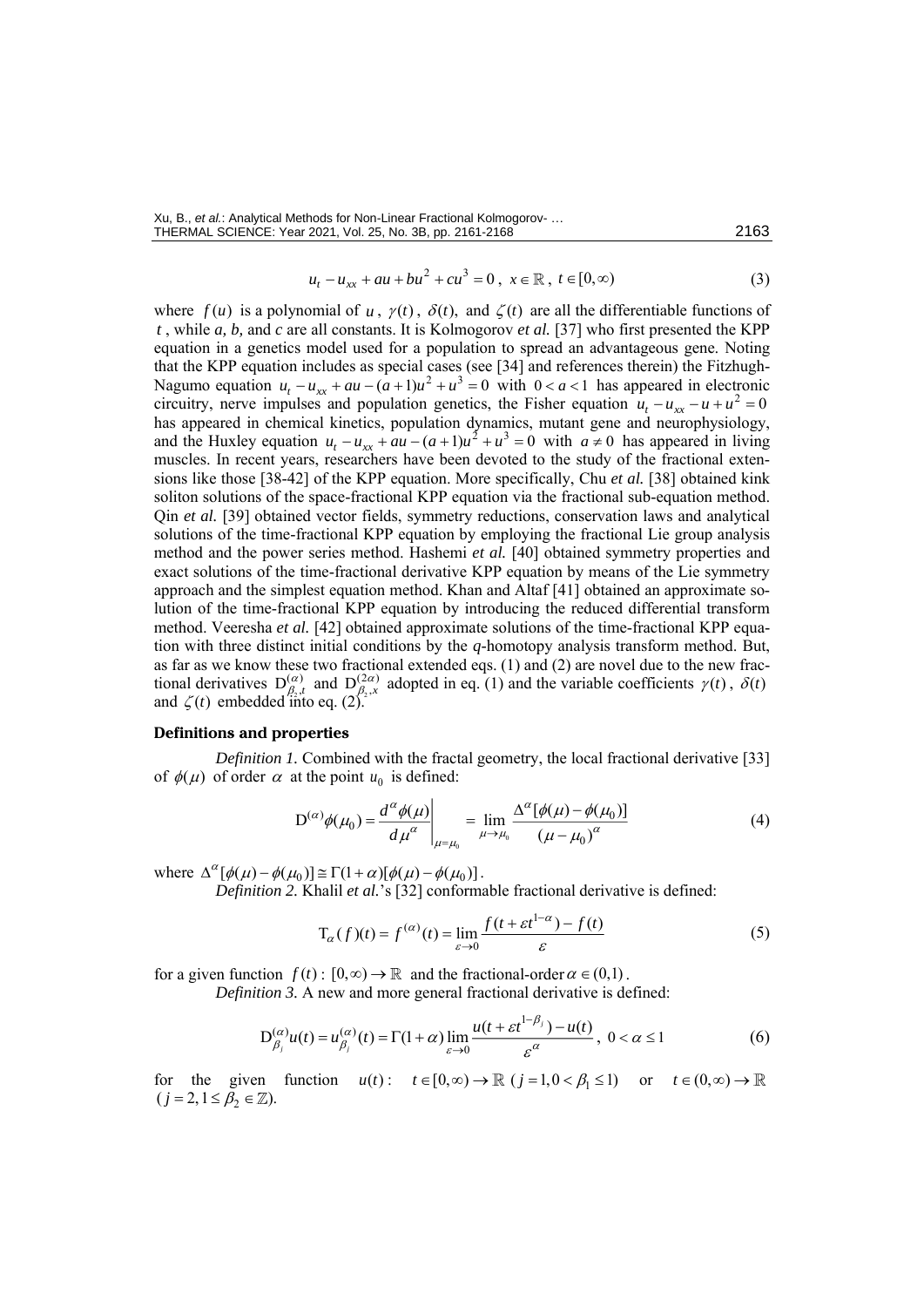*Definition 4.* Khalil *et al.*'s [32] conformable fractional integral for  $\alpha \in (0,1)$  is defined by means of the usual Riemann improper integral:

$$
\mathrm{I}_{\beta_1}^a f(t) = \int_a^t x^{\beta_1 - 1} f(x) \, \mathrm{d}x \tag{7}
$$

*Property 1.* The fractional derivatives  $D_{\beta_i}^{(\alpha)}u(t)$  and  $D_1^{(\alpha)}u(x)$  have the relationship  $D_{\beta}^{(\alpha)}u(t) = t^{\alpha(1-\beta)}D_1^{(\alpha)}u(t).$  $\begin{cases}\n\frac{(\alpha)}{\beta_j} u(t) = t^{\alpha(1-\beta_j)} D_1^{(\alpha)} u(t). \\
\frac{P}{\beta_j} \text{Proof. We suppose } p = \varepsilon t^{1-\beta_j}, \text{ namely } \varepsilon^{\alpha} = p^{\alpha} t^{\alpha(\beta_j-1)}. \text{ Then using Definition 3.} \n\end{cases}$ yields:

$$
D_{\beta_j}^{(\alpha)} u(x) = \Gamma(1+\alpha) \lim_{\varepsilon \to 0} \frac{u(x+p) - u(x)}{p^{\alpha} t^{\alpha(\beta_j - 1)}} = t^{\alpha(1-\beta_j)} D_1^{(\alpha)} u(t)
$$
(8)

*Property 2.* The new and more general fractional derivative (6) has many useful properties, some of them are listed:

$$
D_{\beta_2}^{(\alpha)} t^{(\beta_2 + k)\alpha} = \frac{\Gamma[1 + (\beta_2 + k)\alpha]}{\Gamma[1 + (\beta_2 + k - 1)\alpha]} t^{k\alpha}
$$
(9)  

$$
D_{\beta_j}^{(\alpha)}[qu(t) + hv(t)] = qD_{\beta_j}^{(\alpha)}u(t) + hD_{\beta_j}^{(\alpha)}v(t)
$$
  

$$
D_{\beta_j}^{(\alpha)}[u(t)v(t)] = [D_{\beta_j}^{(\alpha)}u(t)]v(t) + u(t)[D_{\beta_j}^{(\alpha)}v(t)]
$$
(10)

$$
D_{\beta_j}^{(\alpha)} \frac{u(t)}{v(t)} = \frac{[D_{\beta_j}^{(\alpha)} u(t)] v(t) - u(t) [D_{\beta_j}^{(\alpha)} v(t)]}{v^2(t)}
$$
  

$$
D_{\beta_j}^{(\alpha)} \left[ t^{\beta_2 \alpha} E_{\alpha, 1 + \beta_2 \alpha}(t^{\alpha}) \right] = E_{\alpha, 1 + (\beta_2 - 1)\alpha}(t^{\alpha})
$$
(11)

$$
D_{\beta_j,t}^{(\alpha)}u[v(t)] = \{D_{1,v}^{(1)}u[v(t)]\}D_{\beta_j,t}^{(\alpha)}v(t)
$$
\n(12)

where *k, q*, and *h* are constants, and *Eα,β* (·) is the two-parameter Mittag-Lefeler function [3].

*Proof.* We just need to prove eq. (9) in the case of  $k = 0$  and eq. (12), the proof of the others is direct. When  $k = 0$  and  $\beta_2 = 1$ , it is easy to see eq. (9) holds. For any  $1 < \beta_2 \in \mathbb{Z}$ , we have:

$$
D_{\beta_2}^{(\alpha)} t^{\beta_2 \alpha} = t^{(1-\beta_2)\alpha} \Gamma(1+\alpha) \lim_{\varepsilon \to 0} \frac{(t+\varepsilon)^{\beta_2 \alpha} - t^{\beta_2 \alpha}}{\varepsilon^{\alpha}} =
$$
  

$$
= t^{(1-\beta_2)\alpha} \Gamma(1+\alpha) \lim_{\varepsilon \to 0} \frac{t^{\beta_2 \alpha} + \frac{\Gamma(1+\beta_2 \alpha)}{\Gamma(1+\alpha)\Gamma[1+(\beta_2-1)\alpha]} t^{(\beta_2-1)\alpha} \varepsilon^{\alpha} + \dots - t^{\beta_2 \alpha}}{\varepsilon^{\alpha}} =
$$
  

$$
= \frac{\Gamma(1+\beta_2 \alpha)}{\Gamma[1+(\beta_2-1)\alpha]}
$$
(13)

which can be rewritten as eq. (9) in the case of  $k = 0$ .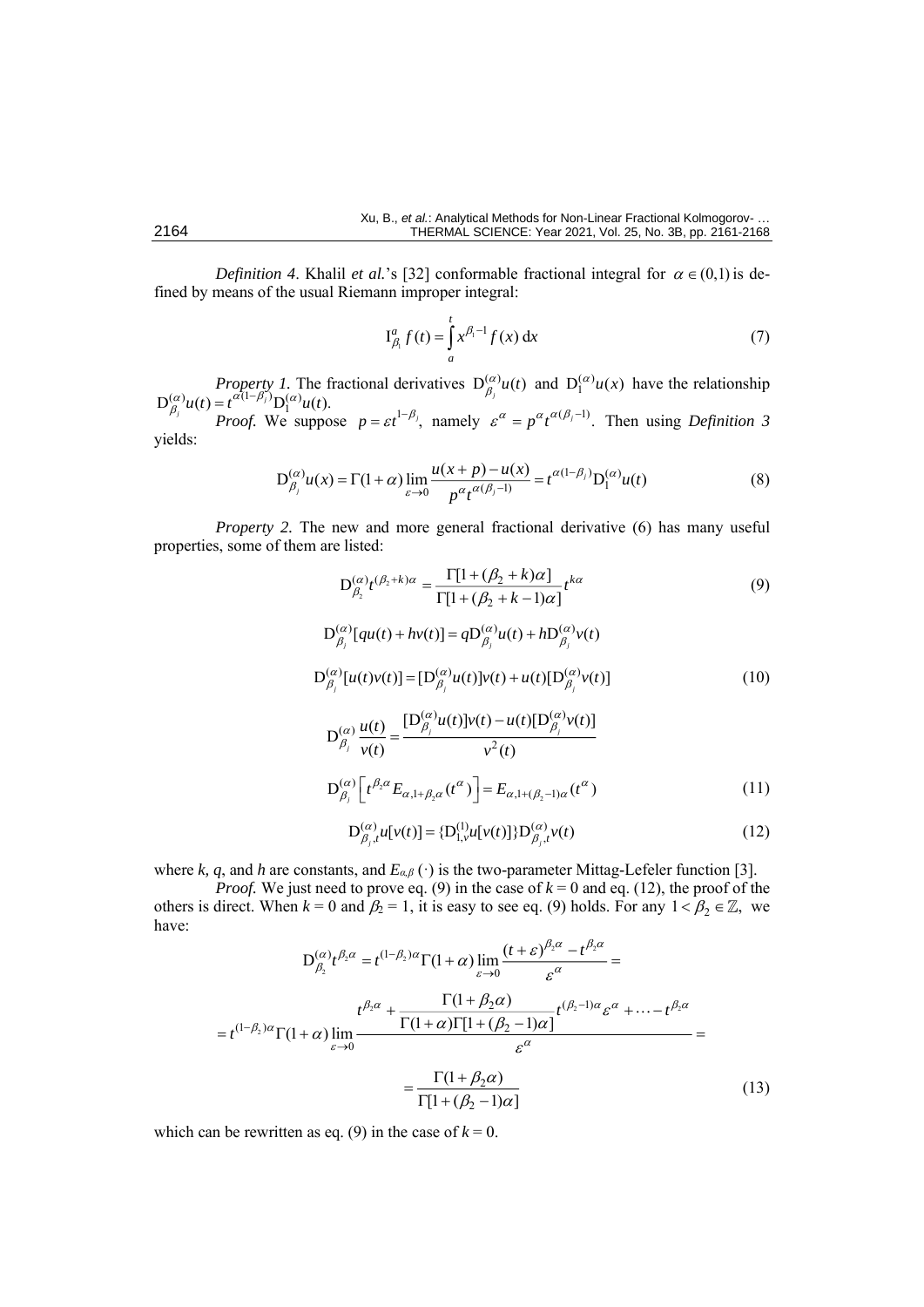We next prove eq. (12). Supposing:

$$
g = v(t), \quad \Delta g = v(t + \Delta t) - v(t) \tag{14}
$$

$$
H(\Delta t) = \begin{cases} \frac{u(g + \Delta g) - u(g)}{\Delta g}, & \Delta g \neq 0\\ D_{1,g}^{(1)} u(g), & \Delta g = 0 \end{cases}
$$
 (15)

and then using *Definition 1* and *Property 1*, we have:  
\n
$$
D_{\beta_j}^{(\alpha)} u[v(t)] = t^{\alpha(\beta_j - 1)} \Gamma(1 + \alpha) \lim_{\Delta t \to 0} \frac{u[v(t + \Delta t)] - u[v(t)]}{(\Delta t)^{\alpha}} =
$$
\n
$$
= t^{\alpha(\beta_j - 1)} \Gamma(1 + \alpha) \lim_{\Delta t \to 0} \frac{u(g + \Delta g) - u(g)}{(\Delta t)^{\alpha}} = t^{\alpha(\beta_j - 1)} \Gamma(1 + \alpha) \lim_{\Delta t \to 0} \frac{H(\Delta t) \Delta g}{(\Delta t)^{\alpha}} =
$$
\n
$$
= t^{\alpha(\beta_j - 1)} H(0) \Gamma(1 + \alpha) \lim_{\Delta t \to 0} \frac{\Delta v}{(\Delta t)^{\alpha}} = \{D_{1, v}^{(1)} u[v(t)]\} D_{\beta_j, t}^{(\alpha)} v(t) \tag{16}
$$

# **Operator solution**

*Theorem 1.* If we take the transformation:

$$
\xi = k \frac{\Gamma[1 + (2\beta_2 - 1)\alpha]\Gamma[1 + (\beta_2 - 1)\alpha]}{\Gamma(1 + 2\beta_2 \alpha)\Gamma(1 + \beta_2 \alpha)} x^{2\beta_2 \alpha} + w \frac{\Gamma[1 + (\beta_2 - 1)\alpha]}{\Gamma(1 + \beta_2 \alpha)} t^{\beta_2 \alpha}, \ x, t \in (0, \infty) \quad (17)
$$

and suppose that:

$$
u(\xi) = \theta, \quad D_1^{(1)} u(\xi)|_{\xi = v} = \theta \tag{18}
$$

then the fractional KPP eq. (1) has a solution in the form of operator representation:

$$
u = \sum_{k=0}^{\infty} \frac{(\xi - v)^k}{k!} \left\{ D_{1,v}^{(1)} + \mathcal{G}D_{1,\theta}^{(1)} + \left[ \frac{w}{k^2} \mathcal{G} + \frac{1}{k^2} f(\theta) \right] D_{1,\theta}^{(1)} \right\}^k \theta, \ v \in R
$$
 (19)

*Proof.* In view of eqs. (17) and (18), we rewrite eq. (1):

$$
D_{1,\xi}^{(2)} = \frac{w}{k^2} \mathcal{G} + \frac{1}{k^2} f(\theta)
$$
 (20)

We finally arrive at eq. (19) by employing eq. (12) in [30] and eq. (20).

# **Exact solutions**

**Theorem 2. Under the conditions:** 

$$
\zeta(t) = \frac{2k^2}{A_1^2} \exp\left\{-2\int_0^t \tau^{1-\beta_1} [2k^2 \sigma - \gamma(\tau)] d\tau\right\}
$$
 (21)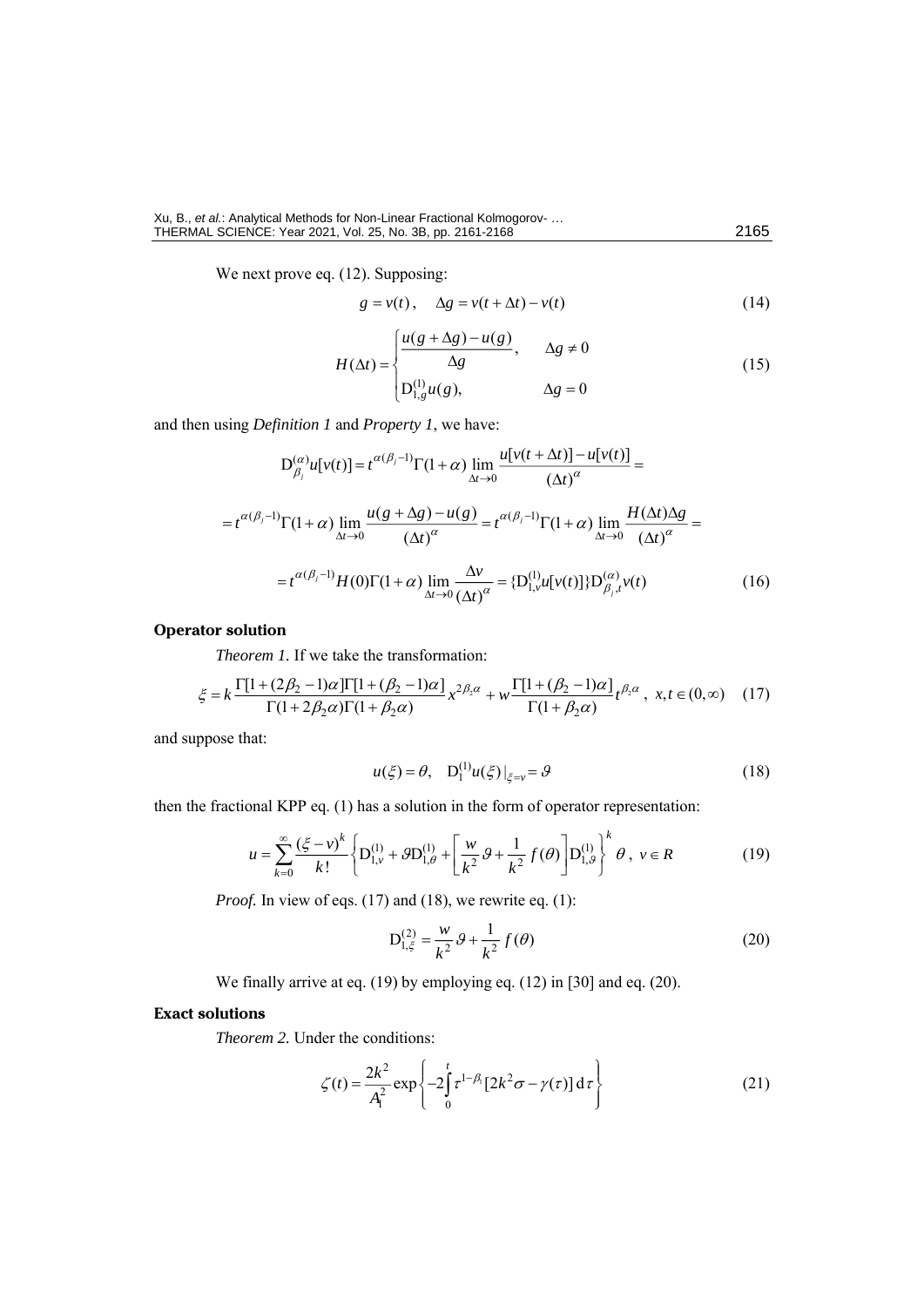$$
\delta(t) = \pm \frac{3k^2 \sqrt{-\sigma}}{\sqrt{A_1^2 \exp\left[2\int_0^t \tau^{1-\beta_1}\gamma(\tau)d\tau\right] - A_2}} \exp\left\{-\int_0^t \tau^{1-\beta_1}[k^2 \sigma - \gamma(\tau)]d\tau\right\}
$$
(22)

$$
\begin{aligned}\n\sqrt{\xi} &= kx + A_1 \int_0^t \tau^{1-\beta_1} \delta(\tau) \exp\left\{ \int_0^{\tau} s^{1-\beta_1} [2k^2 \sigma - \gamma(s)] \, \mathrm{d}s \right\} \mathrm{d}\tau \,, \ x, t \in [0, \infty)\n\end{aligned} \tag{23}
$$

The KPP equation (2) has the following exact solutions:

$$
u = A_1 \exp\left\{ \int_0^t t^{1-\beta_1} [2k^2 \sigma - \gamma(t)] dt \right\} \phi(\xi) - \frac{A_1^2 \delta(t)}{3k^2} \exp\left\{ 2 \int_0^t \tau^{1-\beta_1} [2k^2 \sigma - \gamma(\tau)] d\tau \right\}
$$
(24)

where 
$$
A_1, A_2
$$
, and k are constants, and  $\phi(\xi)$  can be selected:  
\n
$$
-\sqrt{-\sigma} \tanh(-\sqrt{-\sigma}\xi) \quad \text{and} \quad -\sqrt{-\sigma} \coth(-\sqrt{-\sigma}\xi) \quad \text{for } \sigma < 0
$$
\n
$$
\sqrt{\sigma} \tan(\sqrt{\sigma}\xi) \quad \text{and} \quad -\sqrt{\sigma} \cot(\sqrt{\sigma}\xi) \quad \text{for } \sigma > 0
$$
\nand  $-1/\xi$  for  $\sigma = 0$ , respectively

*Proof.* Firstly, we take the transformation:

$$
u = a_1(t)\phi(\xi) + a_0(t), \quad \xi = kx + w(t), \quad x, t \in [0, \infty)
$$
 (25)

where  $a_1(t)$ ,  $a_0(t)$ , and  $w(t)$  are undetermined functions,  $\phi(\xi)$  satisfies the Riccati equation  $D_{1,\xi}^{(1)}\phi(\xi) = \sigma + \phi^2(\xi)$  which has five solutions [23]. Secondly, substituting eq. (25) into eq. (2) together with the Riccati equation  $D_{1,\xi}^{(1)} \phi(\xi) = \sigma + \phi^2(\xi)$  and then setting  $\phi^i(\xi)$  $(i = 0, 1, 2, 3)$  to zero yields a system of fractional differential equations. Solving the fractional differential equations, we determine  $a_1(t)$ ,  $a_0(t)$ , and  $w(t)$  and hence obtain solution (24) under the conditions (21)-(23).

Let  $\xi$  be zero, then we have:

$$
D_{1,t}^{(1)}x(t) = -\frac{A_1}{k}t^{1-\beta_1}\delta(t)\exp\left\{\int_0^t s^{1-\beta_1}[2k^2\sigma - \gamma(s)]ds\right\}
$$
 (26)

which shows that the fractional order  $\beta_1$  and the coefficient functions  $\gamma(t)$  and  $\delta(t)$  influence the propagation velocity  $D_{1,t}^{(1)}x(t)$  of the obtained kink-soliton solution:

$$
u = -A_1 \sqrt{-\sigma} \exp \left\{ \int_0^t t^{1-\beta_1} [2k^2 \sigma - \gamma(t)] dt \right\} \tanh(-\sqrt{-\sigma}\xi) -
$$

$$
- \frac{A_1^2 \delta(t)}{3k^2} \exp \left\{ 2 \int_0^t \tau^{1-\beta_1} [2k^2 \sigma - \gamma(\tau)] d\tau \right\}
$$
(27)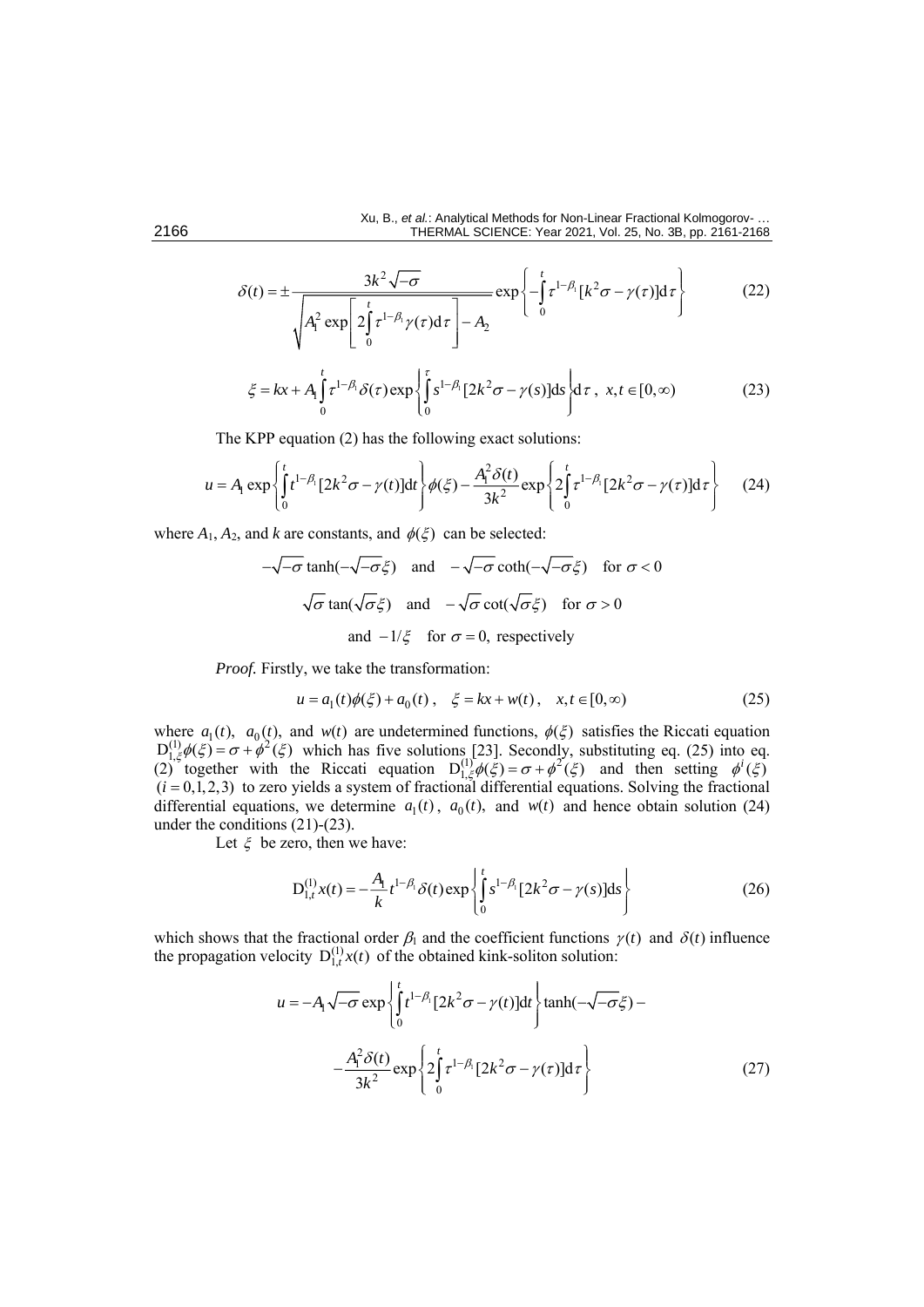#### **Conclusion**

In summary, we have defined a new fractional derivative which is more general than the local fractional derivative and Khalil *et al.*'s [32] fractional derivative. It is because when  $\alpha = 1$  our fractional derivative  $D_{\beta_1}^{(1)}$  degenerate into the local fractional derivative [33]. At the same time, our fractional derivative  $D_1^{(\alpha)}$  degenerate into Khalil *et al.*'s [32] fractional derivative in the case  $\beta_j = 1$ . Considering the application of the defined fractional derivative, we analytically solved two new fractional extensions of the known KPP equation and obtained kink soliton solution, operator solution and some other exact solutions. To the best of our knowledge, the obtained solutions are new. In addition, we showed from the mathematical point of view that the propagation velocity of the obtained kink-soliton solution is not only affected by the coefficient functions, but also by the fractional-order.

### **Acknowledgment**

This work was supported by the Natural Science Foundation of China (11547005), the Natural Science Foundation of Liaoning Province of China (20170540007), the Natural Science Foundation of Education Department of Liaoning Province of China (LJ2020002) and the Liaoning BaiQianWan Talents Program of China (2019Year).

### **References**

- [1] Oldham, K. B., Spanier, J., *The Fractional Calculus*, Academic Press, San Diego, Cal., USA, 1974
- [2] Mathieu, P., Supersymmetric Extension of the Korteweg-de Vries Equation, *Journal of Mathematical Physics*, *29* (1988), 11, pp. 2499-2506
- [3] Podlubny, I., *Fractional Differential Equations*, Academic Press, San Diego, Cal., USA, 1999
- [4] He, J.-H., A Tutorial Review on Fractal Spacetime and Fractional Calculus, *International Journal of Theoretical Physics*, *53* (2014), 11, pp. 3698-3718
- [5] He, J.-H., Fractal Calculus and its Geometrical Explanation, *Results in Physics*, *10* (2018), 1, pp. 272- 276
- [6] He, J.-H., A New Fractal Derivation, *Thermal Science*, *15*, (2011), Suppl. 1, pp. S145*-*S147
- [7] Li, X., *et al.*, A Fractal Modification of the Surface Coverage Model for an Electrochemical Arsenic Sensor, *Electrochemical Acta*, *296* (2019), 1, pp. 1491*-*493
- [8] Brockmann, D., *et al.*, The Scaling Laws of Human Travel, *Nature*, *439* (2006), 26, pp. 462*-*465
- [9] Vosika, Z. B., *et al.*, Fractional Calculus Model of Electrical Impedance Applied to Human Skin, *PLoS ONE*, *8* (2013), 4, ID e59483
- [10] Zhang, S., *et al.*, Variable Separation Method for Non-Linear Time Fractional Biological Population Model, *International Journal of Numerical Methods for Heat and Fluid Flow*, *25* (2015), 7, pp. 1531- 1541
- [11] Wang, Q. L., *et al.*, Fractal Calculus and its Application to Explanation of Biomechanism of Polar Bear Hairs, *Fractals*, *26* (2018), ID 1850086
- [12] Wang, Y., Deng, Q. G., Fractal Derivative Model for Tsunami Travelling, *Fractals*, *27* (2019), 1, ID 1950017
- [13] Herink, G., *et al.*, Real-time Spectral Interferometry Probes the Internal Dynamics of Femtosecond Soliton Molecules, *Science*, *356* (2017), 6333, pp. 50-54
- [14] Heeger, A. J., *et al.*, Solitons in Conducting Polymers, *Reviews of Modern Physics*, *60*, (1998), 3, pp. 781-850
- [15] Denschlag, J., *et al.*, Generating Solitons by Phase Engineering of a Bose-Einstein Condensate, *Science*, *287*, (2000), 5450, pp. 97-101
- [16] Bilas, N., Pavloff, N., Propagation of a Dark Soliton in a Disordered Bose-Einstein Condensate, *Physical Review Letters, 95* (2005), 13, ID 130403
- [17] Khaykovich, L., *et al.*, Formation of a Matter-Wave Bright Soliton, *Science*, *296* (2002), 5571, pp. 1290- 1293
- [18] Liu, X. M., *et al.*, Real-Time Observation of the Buildup of Soliton Molecules, *Physical Review Letters*, *121* (2018), 2, ID 023905